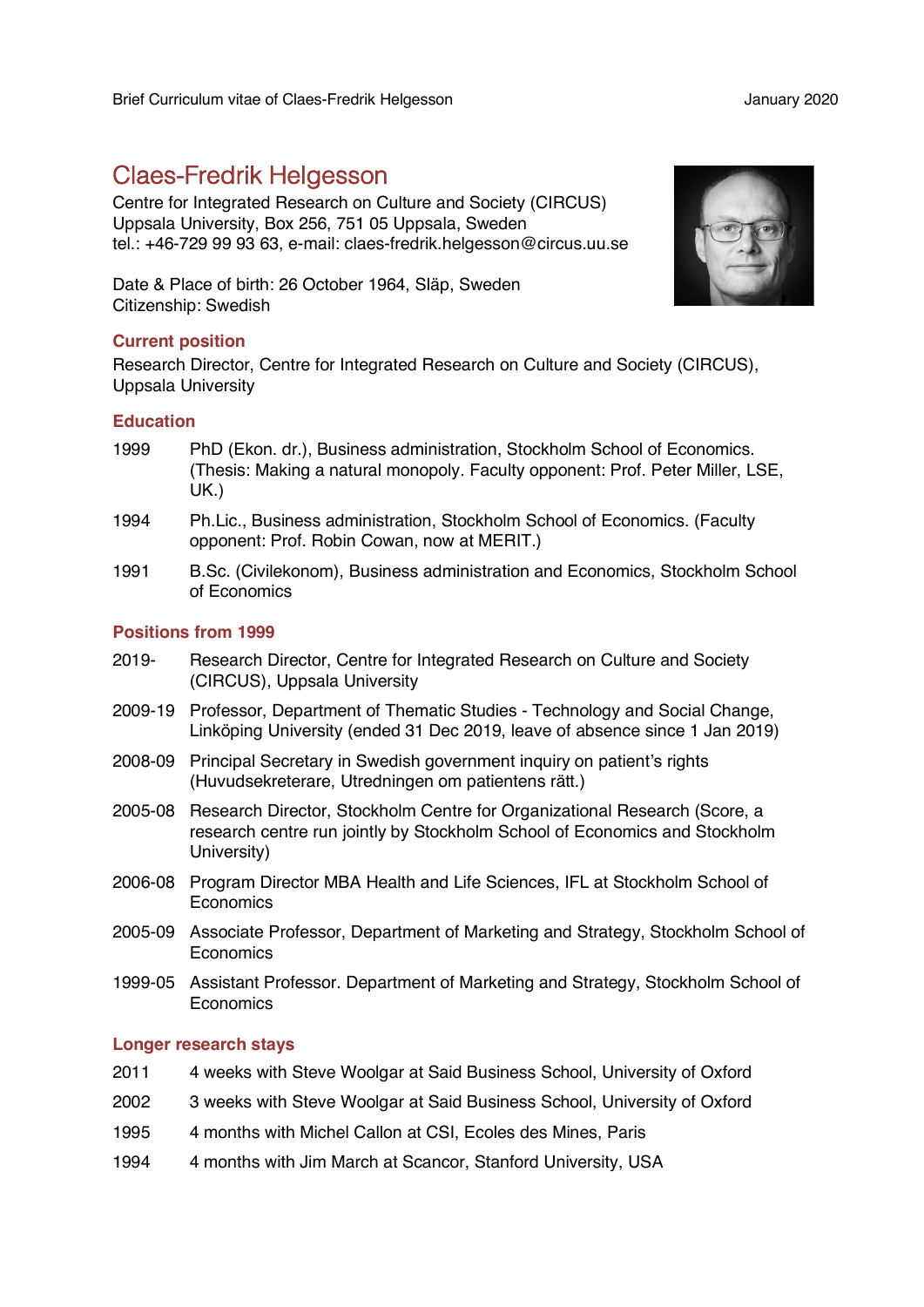#### **Special commissions in selection**

- 2020-22 Member of the national board for Swedish Collegium for Advanced Study, SCAS (nominated by Uppsala University)
- 2017-18 Member of committee in government inquiry about the assessment of academic merits in relation to open access. The inquiry is led by the National Library of Sweden.
- 2017-18 Member of the national board for Swedish Collegium for Advanced Study, SCAS (nominated by Linköping University)
- 2017-18 Member of Linköping University board (elected representative of faculty)
- 2015-16 Member of Vice Chancellor's council for research, Linköping University (LiU).
- 2015- Member of editorial board of *Journal of Cultural Economy*.
- 2012- Co-Editor-in-Chief and co-founder of the academic journal *Valuation Studies*  (publishes 2 issues annually since 2013).
- 2012-14 Head of unit, Technology and Social Change (appr. 50 employees), LiU
- 2011-14 President, International Master Programme, European Studies of Society, Science, and Technology, ESST. (European organisation for collaboration of master programs within STS.)
- 2010-16 Extra, appointments committee, Faculty of Arts and Sciences Linköping University
- 2010-19 Member of board, Leading Health Care (academic think tank). Chairman of board June 2012-Dec 2019. (http://leadinghealthcare.se/)
- 2011 Head of graduate program, Technology and social change, Linköping University
- 2004-06 Member of board, Economic Research Institute (EFI) at Stockholm School of **Economics**

## **Publications**

- *1. Peer-reviewed original articles*
- Lee, Francis, and Claes-Fredrik Helgesson. 2019. "Styles of Valuation: Algorithms and Agency in High-throughput Bioscience." *Science, Technology, & Human Values* (online first).
- Lee, Francis, Jess Bier, Jeffrey Christensen, Lukas Engelmann, Claes-Fredrik Helgesson, and Robin Williams. 2019. "Algorithms as folding: Reframing the analytical focus." *Big Data & Society* 6 (2).
- Helgesson, Claes-Fredrik and Francis Lee. 2017. "Valuations as Mediators Between Science and the Market: How Economic Assumptions Shape Pharmaceutical Trial Designs." *Science as Culture* 26 (4):529-554.
- Helgesson, Claes-Fredrik, Francis Lee, and Lisa Lindén. 2016. "Valuations of experimental designs in proteomic biomarker experiments and traditional randomised controlled trials." *Journal of Cultural Economy* 9 (2):157-172.
- Nilsson, Johan, and Claes-Fredrik Helgesson. 2015. "Epistemologies in the wild: local knowledge and the notion of performativity." *Journal of Marketing Management* 31 (1-2):16-36.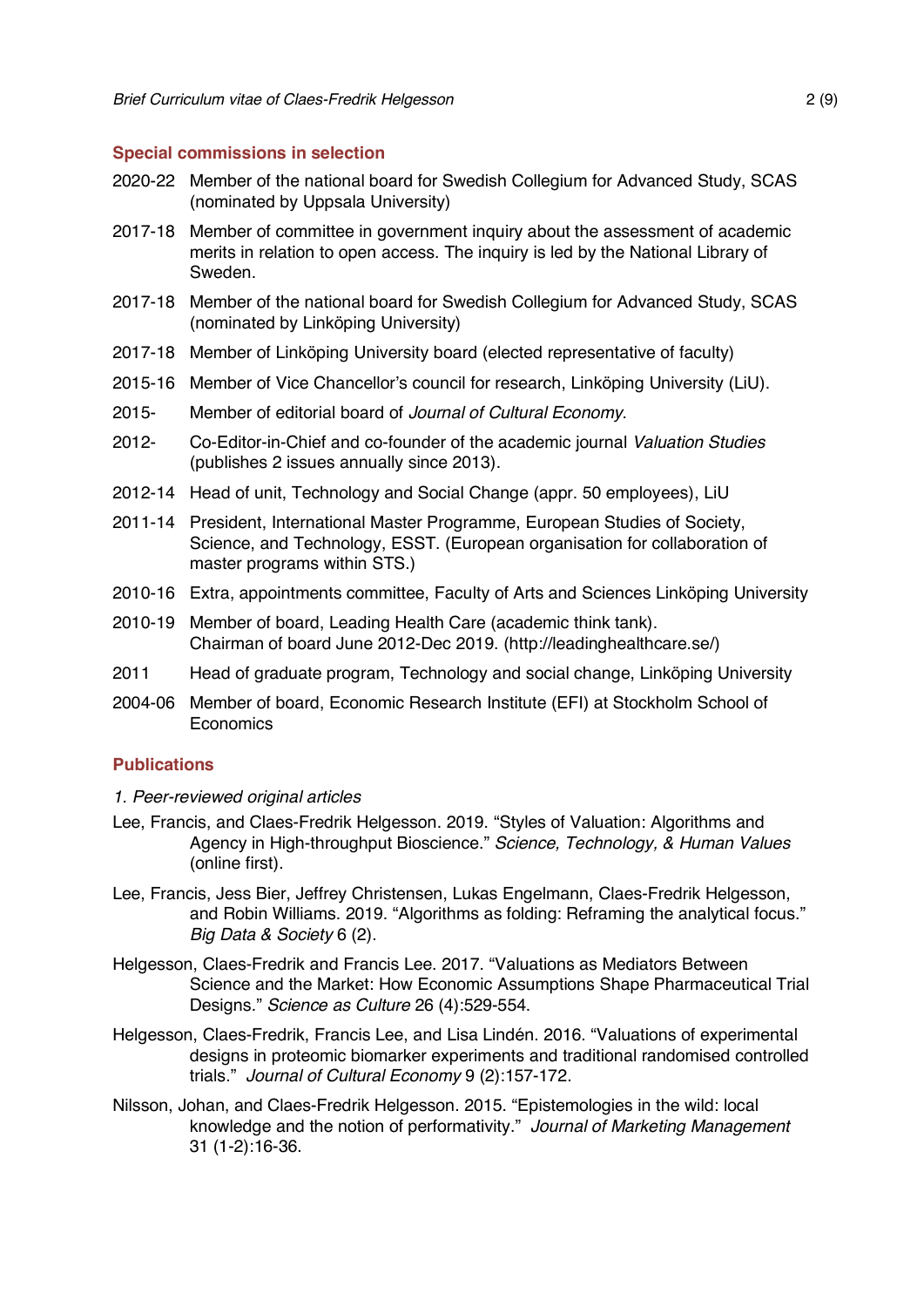- Helgesson, Claes-Fredrik, and Hans Kjellberg. 2013. "Values and Valuations in Market Practice." *Journal of Cultural Economy* 6 (4):361-369.
- Kjellberg, Hans, and Claes-Fredrik Helgesson. 2010. "Political marketing: Multiple values, performativities and modes of engaging." *Journal of Cultural Economy* 3 (2):279- 297.
- Kjellberg, Hans, and Claes-Fredrik Helgesson. 2007. "On the nature of markets and their practices." *Marketing Theory* 7:137-162.
- Kjellberg, Hans, and Claes-Fredrik Helgesson. 2007. "The mode of exchange and shaping of markets: Distributor influence in the Swedish post-war food industry." *Industrial Marketing Management* 36 (7):861-878.
- Kjellberg, Hans, and Claes-Fredrik Helgesson. 2006. "Multiple versions of markets: Multiplicity and performativity in market practice." *Industrial Marketing Management* 35:839-855.
- *2. Editorials and Research Notes in Valuation Studies*
- Doganova, Liliana, Martin Giraudeau, Claes-Fredrik Helgesson, Hans Kjellberg, Francis Lee, Alexandre Mallard, Andrea Mennicken, Fabian Muniesa, Ebba Sjögren, and Teun Zuiderent-Jerak. 2014. "Valuation Studies and the Critique of Valuation." *Valuation Studies* 2 (2):87-96.
- Helgesson, Claes-Fredrik. 2016. "Folded Valuations?" *Valuation Studies* 4 (2):93–102.
- Helgesson, Claes-Fredrik, and Fabian Muniesa. 2014. "Valuation is Work." *Valuation Studies* 2 (1):1-4.
- Helgesson, Claes-Fredrik, and Fabian Muniesa. 2013. "For what it's worth: An introduction to Valuation Studies." *Valuation Studies* 1 (1):1-10.
- Helgesson, Claes-Fredrik, Monika Krause, and Fabian Muniesa. 2017. "Attempting to Bring Valuation and Politics Together – the Politics of Valuation Studies at a Series of Sessions in Copenhagen." *Valuation Studies* 5 (1):1-6.
- Helgesson, Claes-Fredrik and Steve Woolgar. 2018. "Valuation Mishaps and the Choreography of Repair." (Research note) *Valuation Studies* 5(2): 145-162.
- Muniesa, Fabian, and Claes-Fredrik Helgesson. 2013. "Valuation studies and the spectacle of valuation." *Valuation Studies* 1 (2):119-123.

#### *3. Monographs*

- Helgesson, Claes-Fredrik. 1999. "Making a Natural Monopoly: The Configuration of a Techno-Economic Order in Swedish Telecommunications." Ph.D. diss., Stockholm School of Economics.
- Helgesson, Claes-Fredrik. 1994. "Coordination and Change in Telecommunications." Licentiate's diss., Stockholm School of Economics.

#### *4. Books and book chapters*

- Dussauge, Isabelle, Claes-Fredrik Helgesson, and Francis Lee, eds. 2015. *Value Practices in the Life Sciences and Medicine*. Oxford: Oxford University Press.
- Dussauge, Isabelle, Claes-Fredrik Helgesson, Francis Lee, and Steve Woolgar. 2015. "On the omnipresence, diversity, and elusiveness of values in the life sciences and medicine." In *Value Practices in the Life Sciences and Medicine*, edited by Isabelle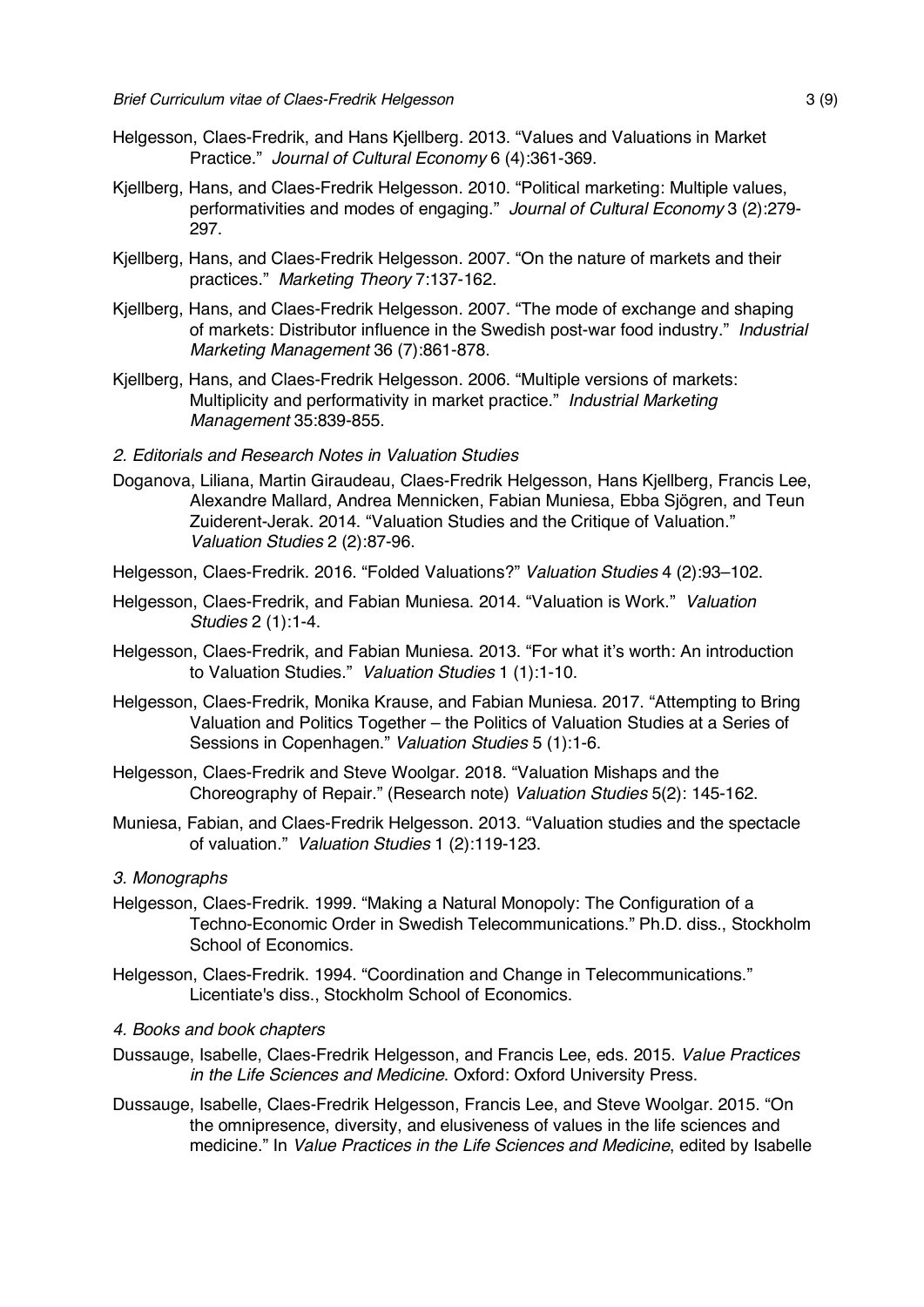Dussauge, Claes-Fredrik Helgesson and Francis Lee, 1-28. Oxford: Oxford University Press.

- Dussauge, Isabelle, Claes-Fredrik Helgesson, and Francis Lee. 2015. "Valuography: Studying the making of values." In *Value Practices in the Life Sciences and Medicine*, edited by Isabelle Dussauge, Claes-Fredrik Helgesson and Francis Lee, 267-285. Oxford: Oxford University Press.
- Harrison, Debbie, Claes-Fredrik Helgesson, and Karin Svedberg Helgesson. 2019. "Invasive Species, Risk Management and the Compliance Industry: The Case of Daro Marine." In *The Routledge Companion to Risk, Crisis and Emergency Management*, edited by Robert P Gephart, C. Chet Miller and Karin Svedberg Helgesson, 283-295. New York: Routledge.
- Helgesson, Claes-Fredrik, and Linus Johansson Krafve. 2015. "Data transfer, values and the holding together of clinical registry networks." In *Value practices in the life sciences and medicine*, edited by Isabelle Dussauge, Claes-Fredrik Helgesson and Francis Lee, Oxford: Oxford University Press.
- Helgesson, Claes-Fredrik, and Linus Johansson Krafve. 2015. "The Compound Collaborations of Clinical Registries." In *Healthy Collaboration: Collaboration across Health Research and Medical Care*, edited by Bart Penders, Niki Vermeulen and John N Parker, 101-121. Farnham: Ashgate.
- Kjellberg, Hans, and Claes-Fredrik Helgesson. 2014. "Political Marketing: Multiple Values, Performativities and Modes of Engaging." In *The Limits of Performativity: Politics of the Modern Economy*, edited by Franck Cochoy, Martin Giraudeau and Liz McFall, Routledge. (Reprint of previously published article from 2010.)
- Helgesson, Claes-Fredrik. 2011. "Avstånd och datatvätt i stora kliniska läkemedelsprövningar: Om två förbisedda företeelser som ökar prövningarnas trovärdighet." In *Evidensens många ansikten: Evidensbaserad praktik i praktiken*, edited by Ingemar Bohlin and Morten Sager, 69-95. Lund: Arkiv förlag.
- Helgesson, Claes-Fredrik. 2010. "From dirty data to credible scientific evidence: Some practices used to clean data in large randomised clinical trials." In *Medical proofs, Social experiments: Clinical trials in context*, edited by Catherine Will and Tiago Moreira, 49-66. Aldershot: Ashgate.
- Helgesson, Claes-Fredrik, and Hans Kjellberg. 2009. "Practical Use: Enacting the User and That Which is Being Used." In *Use of Science and Technology in Business: Exploring the Impact of Using Activity for Systems, Organizations, and People*, edited by Håkan Håkansson, Alexandra Waluszewski, Frans Prenkert and Enrico Baraldi, 247-270. Emerald.
- Sjögren, Ebba, and Claes-Fredrik Helgesson. 2007. "The Q(u)ALYfying hand: Health economics and medicine in the shaping of Swedish markets for subsidised pharmaceuticals." In *Market Devices*, edited by Michel Callon, Yuval Millo and Fabian Muniesa, 215–240. Oxford: Blackwell.
- Fernler, Karin, and Claes-Fredrik Helgesson, eds. 2006. *Kloka regler? Kunskapen i regelsamhället*. Lund: Studentlitteratur.
- Fernler, Karin, and Claes-Fredrik Helgesson. 2006. "Kunskap och regler: En introduktion" In *Kloka regler? Kunskapen i regelsamhället*, edited by Karin Fernler and Claes-Fredrik Helgesson, 19-40. Lund: Studentlitteratur.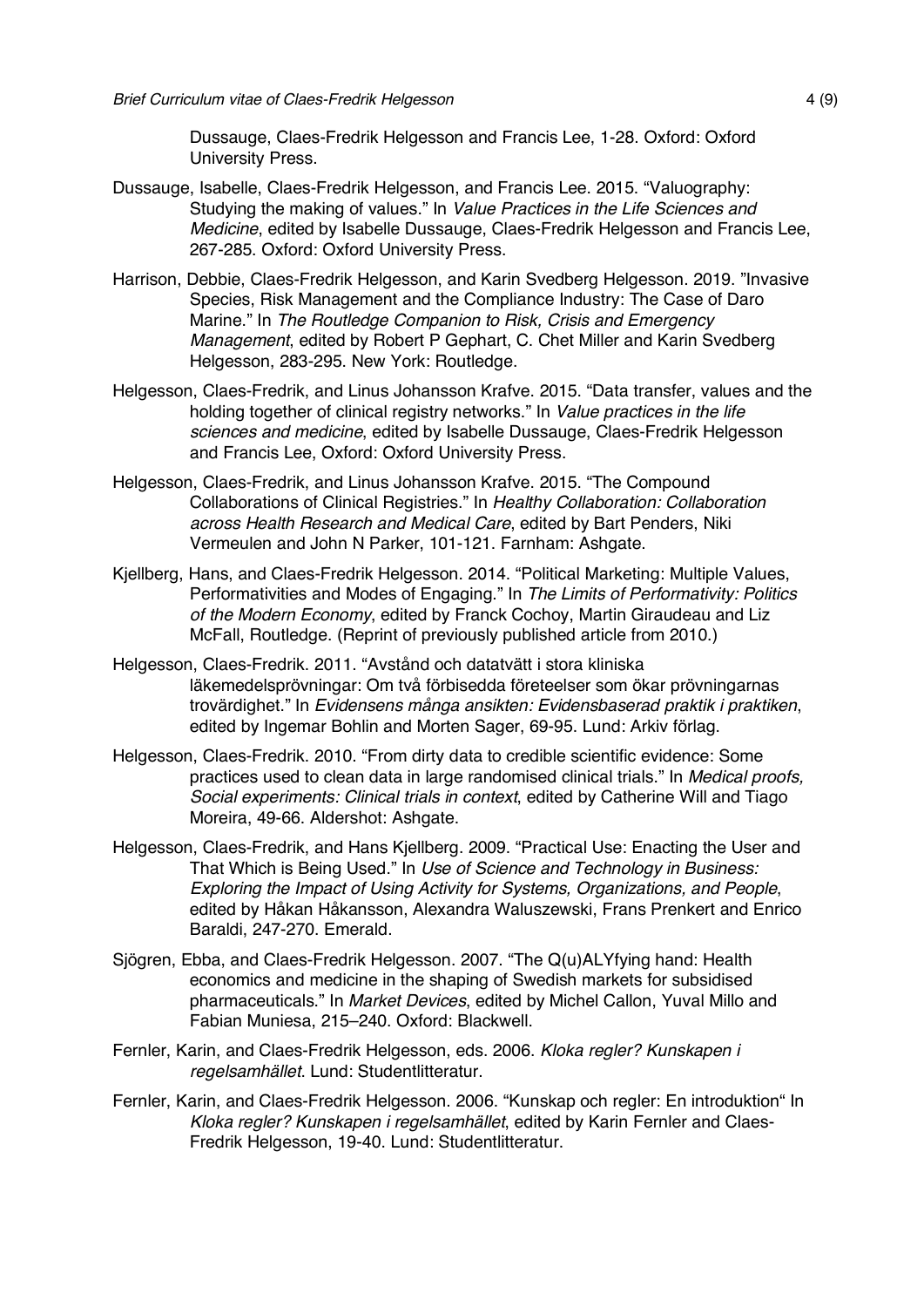- Helgesson, Claes-Fredrik, and Karin Fernler. 2006. "Initierad ignorans: Om översättningen av kunskap till regler." In *Kloka regler? Kunskapen i regelsamhället*, edited by Karin Fernler and Claes-Fredrik Helgesson, 305-325. Lund: Studentlitteratur.
- Fries, Liv, Claes-Fredrik Helgesson, and Karin Fernler. 2006. "Mer än en litteraturöversikt: Evidensbaserade kunskaps sammanställningar som regelsättande." In *Kloka regler? Kunskapen i regelsamhället*, edited by Karin Fernler and Claes-Fredrik Helgesson, 161-188. Lund: Studentlitteratur.
- Helgesson, Claes-Fredrik, and Hans Kjellberg. 2005. "Macro-actors and the sounds of the silenced." In *Actor-Network Theory and Organizing*, edited by Barbara Czarniawska and Tor Hernes, 145–164. Malmö & Copenhagen: Liber & Copenhagen Business School Press.
- Helgesson, Claes-Fredrik, and Ivan Snehota. 2005. "Explaining economic organisation: The problem of heterogeneous practice." In *Perspectives on market networks: Boundaries and new connections*, edited by Per Andersson, Susanne Hertz and Susanne Sweet, 189–200. Stockholm: EFI.
- Mattsson, Susanna, and Claes-Fredrik Helgesson. 2005. "Working with key objects of markets: The story about difficulties to unlock the post-office boxes in reforming the postal market in Sweden." In *Perspectives on market networks: Boundaries and new connections*, edited by Per Andersson, Susanne Hertz and Susanne Sweet, 103–116. Stockholm: EFI.
- Helgesson, Claes-Fredrik, Hans Kjellberg, and Anders Liljenberg, eds. 2004. *Den där marknaden: Utbyten, normer och bilder*. Lund: Studentlitteratur.
- Liljenberg, Anders, Hans Kjellberg, and Claes-Fredrik Helgesson. 2004. "Idéer om marknaden." In *Den där marknaden: Utbyten, normer och bilder*, edited by Claes-Fredrik Helgesson, Hans Kjellberg and Anders Liljenberg, 11–25. Lund: Studentlitteratur.
- Helgesson, Claes-Fredrik, Hans Kjellberg, and Anders Liljenberg. 2004. "Marknader som praktik – utbyten, normer och bilder." In *Den där marknaden: Utbyten, normer och bilder*, edited by Claes-Fredrik Helgesson, Hans Kjellberg and Anders Liljenberg, 27–53. Lund: Studentlitteratur.
- Helgesson, Claes-Fredrik. 2004. "Ekonomiska teoriers verklighetsförankring: Exemplet naturliga monopol och telemarknaders organisering." In *Den där marknaden: Utbyten, normer och bilder*, edited by Claes-Fredrik Helgesson, Hans Kjellberg and Anders Liljenberg, 55–75. Lund: Studentlitteratur.
- Helgesson, Claes-Fredrik. 2004. "Mellan vetenskap och verklighet: Om vad riktlinjer är och gör." In *Lychnos: Årsbok för idé och lärdomshistoria*, 131–149. Uppsala.
- Fernler, Karin, and Claes-Fredrik Helgesson. 2001. "Constructing a curing commodity: The case of the curing plate." In *The Social Production of Technology: On the everyday life with things*, edited by Hans Glimell and Oscar Juhlin, 159–187. Gothenburg: BAS.
- Helgesson, Claes-Fredrik. 1998. "På jakt efter en naturlig ordning: Ansträngningar för att organisera telefonsystemet i Stockholm 1891-1918." In *Den konstruerade världen: Tekniska system i historiskt perspektiv*, edited by Pär Blomkvist and Arne Kaijser, 231–257. Stockholm: Symposion.
- Helgesson, Claes-Fredrik. 1998. "När ny teknik blir gammal: Den manuella telefonväxeltekniken efter 1924." In *Teknikens landskap: En teknikhistorisk*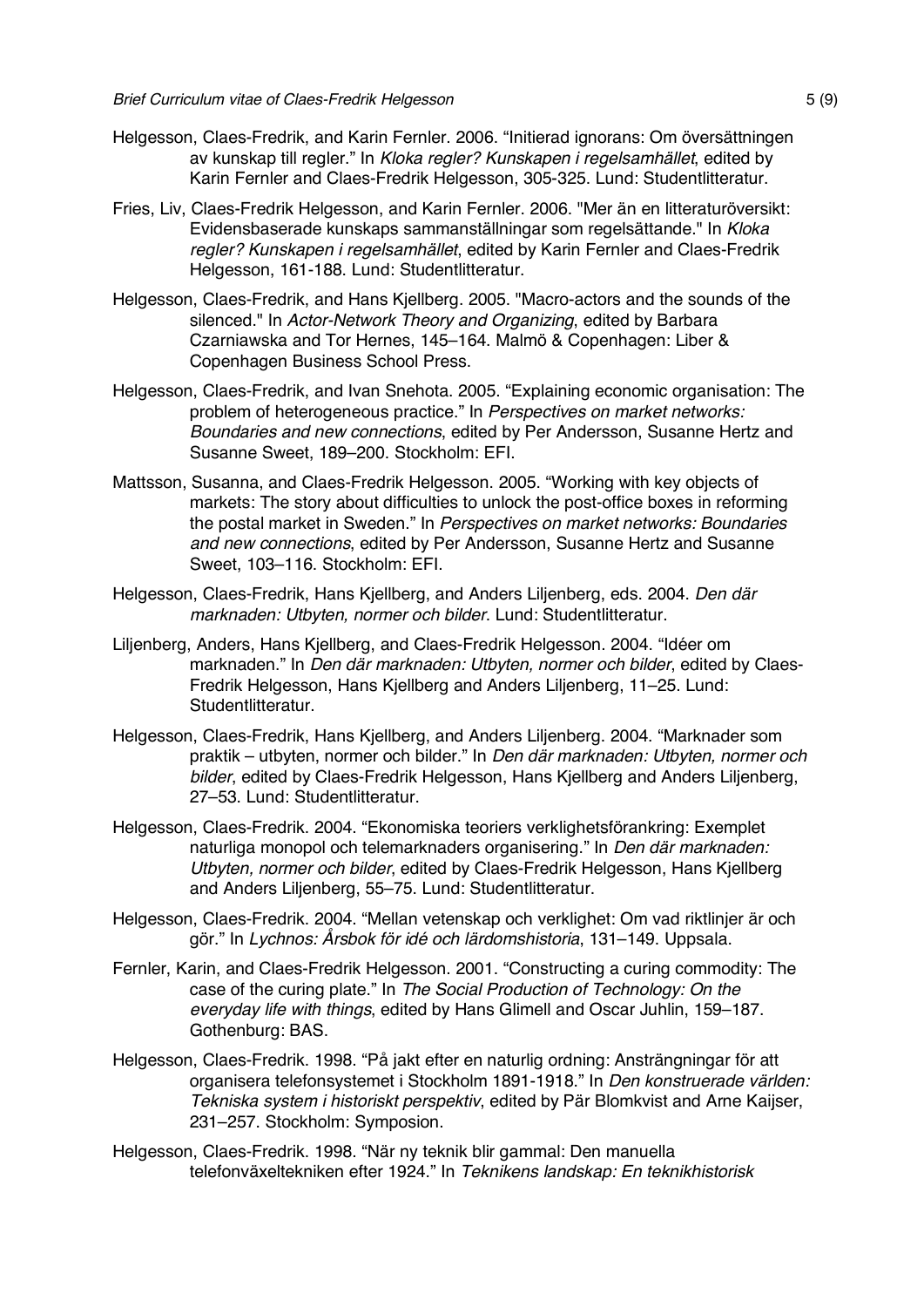*antologi tillägnad Svante Lindqvist*, edited by Marika Hedin and Ulf Larsson, 61– 81. Stockholm: Atlantis.

- Helgesson, Claes-Fredrik, Staffan Hultén, and Douglas J. Puffert. 1995. "Standards as Institutions: Problems with Creating all-European Standards for Terminal Equipment." In *On Economic Institutions: Theory and Applications*, edited by John Groenewegen, Christos Pitelis and Sven-Erik Sjöstrand, 164–182. Aldershot: Edward Elgar.
- Helgesson, Claes-Fredrik, and Dimitrios Ioannidis. 1994. "Företagande i en föränderlig politisk miljö: Telia och staten vid ett industripolitiskt vägskäl." In *Företag och marknader i förändring – Dynamik i nätverk*, edited by Staffan Hultén and Lars-Gunnar Mattsson, 22–43. Stockholm: Nerenius & Santérus Förlag.
- *5. Book reviews*
- Helgesson, Claes-Fredrik. 2008. Book Review: Donald MacKenzie, Fabian Muniesa, and Lucia Siu: Do Economists Make Markets? On the Performativity of Economics: 2007 Princeton University Press, Princeton. *Organization Studies* 29 (6):916-919.
- Helgesson, Claes-Fredrik. 2012. Review essay: New colours and new weight to the study of marketing. Review of Detlev Zwick and Julien Cayla (eds), Inside Marketing: Practices, Ideologies, Devices, Oxford, Oxford University Press, 2011. *Journal of Cultural Economy* 6 (2):220-225.

*6. Popular science publications (books, book chapters and signed contributions to white papers)*

- Helgesson, Claes-Fredrik. 2014. *Civiliserade marknader? Introduktion till ett nytt sätt att förstå och organisera välfärdens marknader*. Stockholm: Uppdrag välfärd.
- Helgesson, Claes-Fredrik. 2012. "Den mångfaldiga styrningen i hälso- och sjukvården: Några viktiga orsaker till mångfaldighet och vad det innebär för de statliga myndigheternas roll." In *Bilaga i SOU 2012:33, Gör det enklare!*
- Helgesson, Claes-Fredrik. 2011. "Ett viktigt bidrag till samtal om vårdens värden (Förord till den svenska utgåvan)." Foreword to *Omsorgens logik: Aktiva patienter och valfrihetens gränser*, by Annemarie Mol, 9-17. Lund: Arkiv förlag.
- Winberg, Hans, Jon Rognes, and Claes-Fredrik Helgesson, eds. 2009. *Leading Health Care: Organizing healthcare for greater value*. Stockholm: IFL and EFI at Stockholm School of Economics.
- Helgesson, Claes-Fredrik, and Hans Winberg, eds. 2008. *Detta borde vårddebatten handla om*. Stockholm: IFL och EFI vid Handelshögskolan i Stockholm.
- Winberg, Hans, and Claes-Fredrik Helgesson. 2008. "Ett nytt utrymme för handling och reflektion." In *Detta borde vårddebatten handla om*, edited by Claes-Fredrik Helgesson and Hans Winberg, 11-22. Stockholm: IFL och EFI vid Handelshögskolan i Stockholm.
- Helgesson, Claes-Fredrik, and Hans Kjellberg. 2008. "Vilken vård och omsorg behöver hälso- och sjukvårdens marknader." In *Detta borde vårddebatten handla om*, edited by Claes-Fredrik Helgesson and Hans Winberg, 135-147. Stockholm: IFL och EFI vid Handelshögskolan i Stockholm.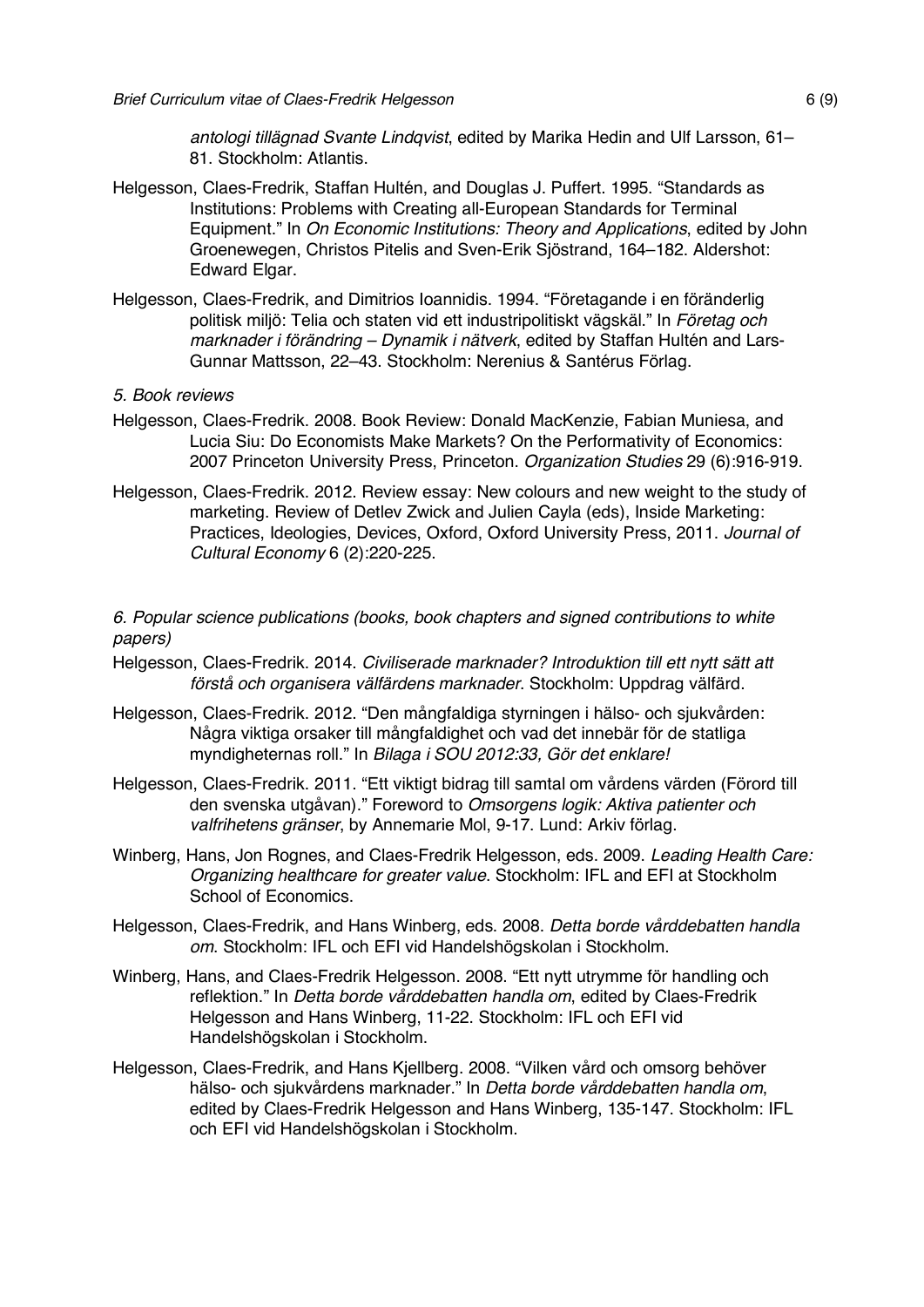- Helgesson, Claes-Fredrik, and Hans Winberg. 2008. "Framtidens sjukvårde behöver debatter bortom enkla lösningar och svar." In *Detta borde vårddebatten handla om*, edited by Claes-Fredrik Helgesson and Hans Winberg, 149-153. Stockholm: IFL och EFI vid Handelshögskolan i Stockholm.
- Fernler, Karin, Ebba Sjögren, and Claes-Fredrik Helgesson. 2008. "Utan tvivel är man inte klok – kunskapsstyrningens problem." In *Detta borde vårddebatten handla om*, edited by Claes-Fredrik Helgesson and Hans Winberg, 115-132. Stockholm: IFL och EFI vid Handelshögskolan i Stockholm.
- Helgesson, Claes-Fredrik, and Hans Kjellberg. 2008. "Om marknader och marknadsprocesser." In *SOU 2008:37, Vårdval i Sverige*, 229–253.
- Winberg, Hans, Rognes, Jon & Helgesson, Claes-Fredrik (Eds.) (2009) Leading Health Care: Organizing healthcare for greater value, Stockholm, IFL and EFI at Stockholm School of Economics.

#### **Selected professional activities**

**Supervision of completed PhDs as main supervisor:** Linus Johansson Krafve (LiU 2015); Johan Nilsson (LiU 2018). **Supervisor of completed PhDs as deputy supervisor:**  Susanna Mattsson (Stockholm School of Economics, SSE, 2004); Ilinca Benson (SSE, 2008); Kristoffer Strandqvist (SSE, 2008); Anna Krohwinkel-Karlsson (SSE, 2008); Lotta Björklund Larsen (Stockholm University, 2010), Liv Fries (SSE, 2010); Mikael Ottosson (Linköping University, LiU, 2011); Hannah Grankvist (LiU 2011); Lisa Lindén (LiU 2016); Reka Andersson (LiU 2017).

**Supervision of post-docs**: Lotta Björklund Larsen (LiU, 2013); Francis Lee (LiU, 2015).

**Reviewer for the following academic journals and book publishers**: Accounting, Organisation and Society; Berghahn, BioSocieties; Consumption Markets Culture; Industrial Marketing Management; Journal of Cultural Economy, Journal of Management Studies; Journal of Marketing Management; Marketing Theory; Minerva; Nordiska Organisationsstudier; Organization; Routledge; Scandinavian Journal of Management; Science as Culture; Science in Context; Social Science and Medicine; Social Studies of Science; Science & Technology Studies; Science, Technology and Human Values; Sociology of Health & Illness.

**Reviewer of grant proposals** for Agence Nationale de la Recherche (France); European Research Council; Swedish Council for Working Life and Social Research (FAS, now FORTE); Riksbankens Jubileumsfond; The Research Council for Culture and Society at the Academy of Finland; Ragnar Söderbergs Stiftelse (member of committee assessing all applications in business studies).

**Expert for appointments and promotions**: Linköping University (FoAss), Gothenburg University (docent, 2 times), University of Exeter (professor), St Andrews University (Reader), Goldsmiths, University of London (professor).

**Co-editor-in-chief and co-founder of the peer-reviewed international open access journal** *Valuation Studies* (created 2012 with support from Swedish Research Council, VR). The journal publishes 2 issues per year since 2013 with submissions from academics based in countries like France, US, UK, Netherlands, Denmark, and Sweden.

Organised numerous workshops and smaller conferences with participation of renowned international scholars. In the last 10 years: co-organiser for *1st Interdisciplinary Market Studies Workshop*, Sigtuna June 2010, *The Moral Economy of Life Science workshop* April 2011 in Vadstena, *Valuation as Practice symposium* at Edinburgh University in February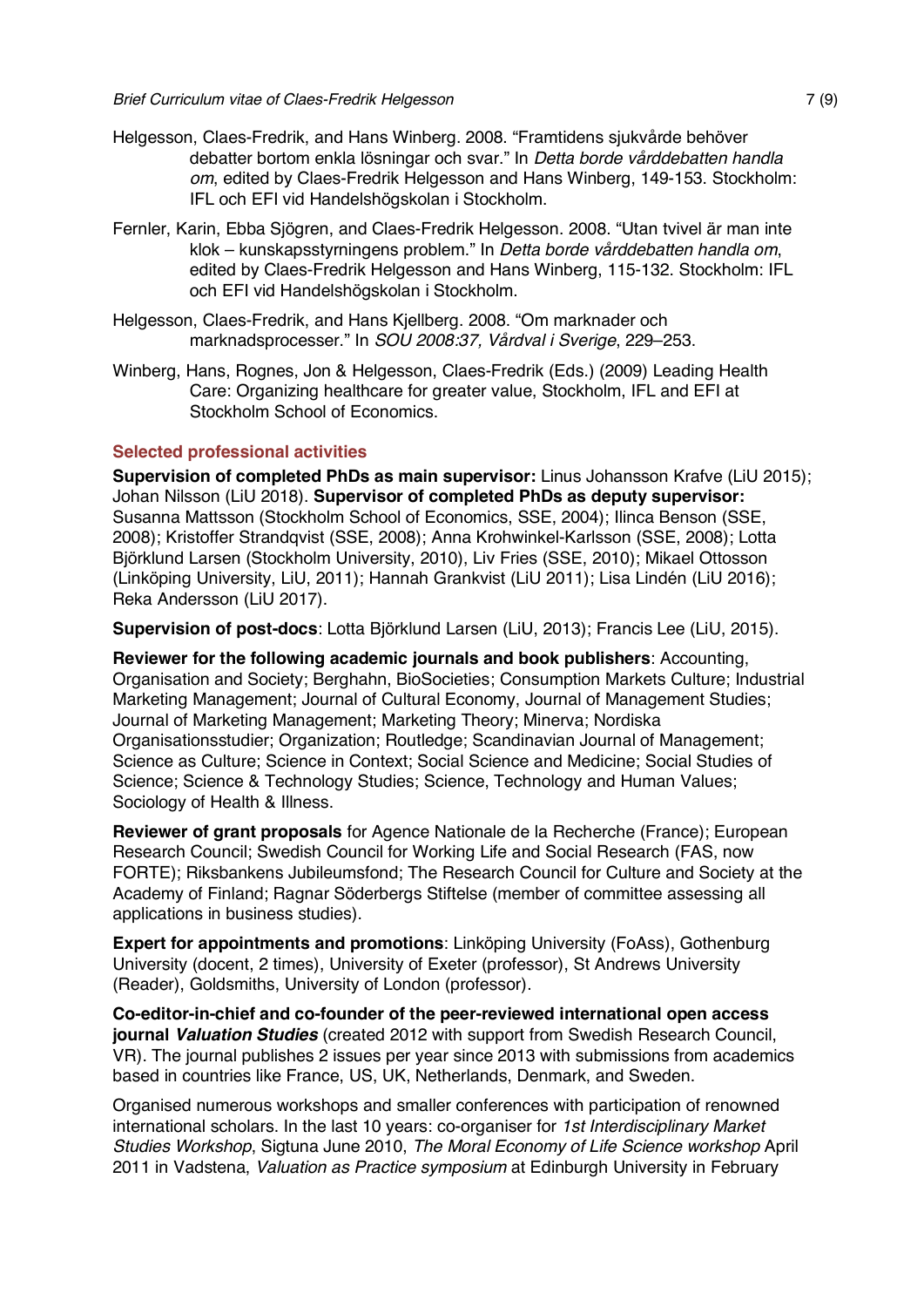2014, Imposters and Gatecrashers workshop, Vadstena June 2018. Furthermore, coorganiser of several sessions, tracks and sub-themes at large international conferences (e.g. recently at Egos in Athens 2015 and Copenhagen 2017, 4S in Denver 2015 and Boston 2017, and 4S/EASST in Barcelona 2016).